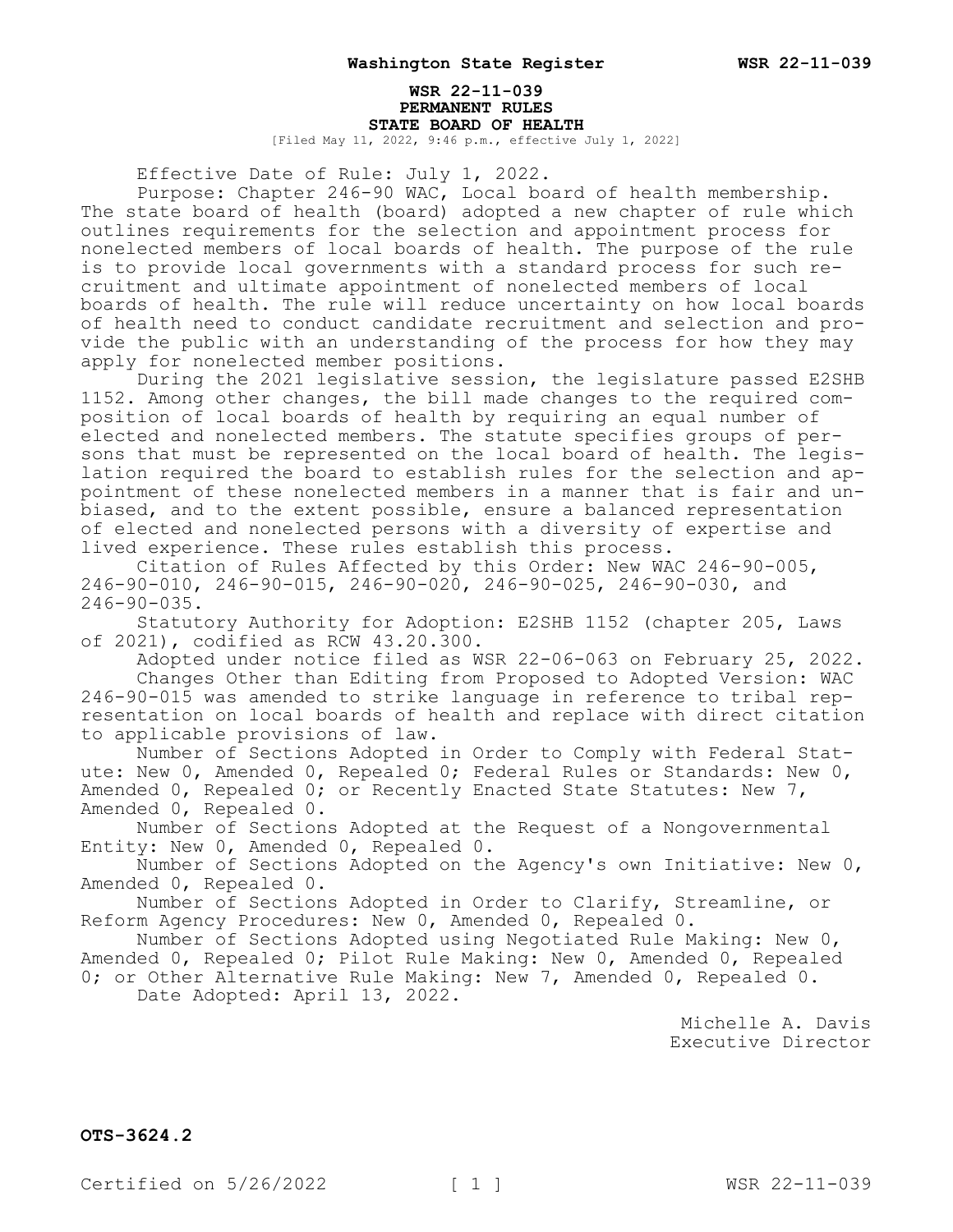# **Chapter 246-90 WAC LOCAL BOARD OF HEALTH MEMBERSHIP**

NEW SECTION

**WAC 246-90-005 Purpose, scope, and applicability of chapter.** 

(1) The purpose of this chapter is to establish requirements for the recruitment, selection, and appointment process of nonelected members of local boards of health. The processes established in this chapter are intended to be fair, unbiased, and ensure to the extent practicable that the membership of local boards of health include a balanced representation of elected officials and nonelected people with a diversity of expertise and lived experience.

(2) The provisions of this chapter apply to the following:

(a) A county without a home rule charter in which the jurisdiction of the local board of health is coextensive with the boundaries of the county as established in RCW 70.05.030;

(b) A county with a home rule charter in which the jurisdiction of the local board of health is coextensive with the boundaries of the county as established in RCW 70.05.035;

(c) A health district consisting of two or more counties in which the jurisdiction of the district board of health is coextensive with the combined boundaries of the counties as established in RCW 70.46.020; and

(d) A health district consisting of one county in which the jurisdiction of the district board of health is coextensive with the boundary of the county as established in RCW 70.46.031.

(3) The provisions of this chapter apply only to the recruitment, selection and appointment of persons who are not elected officials who are identified in RCW 70.05.030 (1)(a), 70.05.035 (1)(a), 70.46.020 (1)(a), and 70.46.031 (1)(a).

[]

## NEW SECTION

**WAC 246-90-010 Definitions.** The following definitions apply throughout this chapter unless the context clearly requires otherwise:

(1) "Board" means the Washington state board of health.

(2) "Consumers of public health" means the category of persons consisting of county or health district residents who have self-identified as having faced significant health inequities or as having lived experiences with public health-related programs.

(3) "Elected official" means any person elected at a general or special election to public office representing a city or county, and any person appointed to fill a vacancy in any such office.

(4) "Health agency" means a private or public business or organization that renders or connects persons to health services, insurance, or other benefits.

(5) "Health facility" means a facility, clinic, or other setting licensed under Title 18, 70, or 71 RCW in which behavioral or medical diagnosis, care, treatment, or services are provided.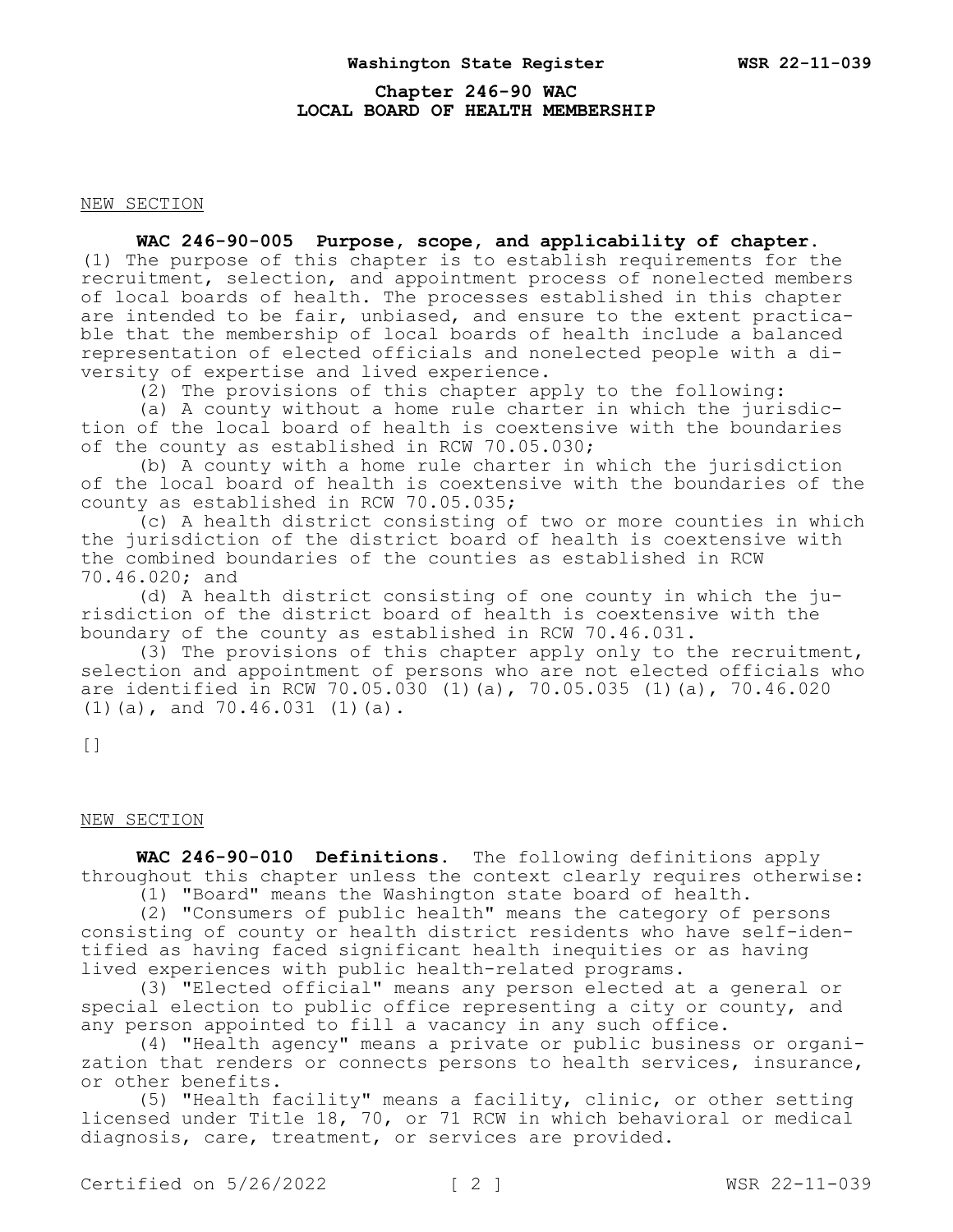(6) "Local board of health" means the county or district board of health as established under chapter 70.05 RCW.

(7) "Local health jurisdiction" or "LHJ" means a county health department under chapter 70.05 RCW or health district under chapter 70.46 RCW.

(8) "Nonelected member" or "nonelected position" means a person appointed to a local board of health who is not an elected official, and represents:

(a) Public health, health care facilities, and providers;

(b) Consumers of public health; or

(c) Other community stakeholders.

(9) "Other community stakeholders" means the category of persons representing the following types of organizations located in the county or health district:

(a) Community-based organizations or nonprofits that work with populations experiencing health inequities in the county;

(b) Active, reserve, or retired armed services members;

(c) The business community; or

(d) The environmental public health regulated community.

(10) "Public health, health care facilities, and providers" means the category of persons practicing or employed in the county or health district who are:

(a) Medical ethicists;

(b) Epidemiologists;

(c) Experienced in environmental public health;

(d) Community health workers;

(e) Holders of master's degrees or higher in public health or another field with an emphasis or concentration in health care, public health, or health policy;

(f) Employees of a hospital located in the county; or

(g) Any of the following providers holding an active or retired license in good standing under Title 18 RCW:

(i) Physicians or osteopathic physicians;

(ii) Advanced registered nurse practitioners;

(iii) Physician assistants;

(iv) Registered nurses;

(v) Dentists;

(vi) Naturopaths; or

(vii) Pharmacists.

 $\lceil$ ]

NEW SECTION

**WAC 246-90-015 Local boards of health—Nonelected members.** (1) The number of nonelected members, as defined in WAC 246-90-010, on a local board of health, including any tribal representative as described in subsection (2) of this section, must equal the number of elected officials on a local board of health. Elected members of the local board of health may not constitute a majority.

(2) Tribal representatives on local boards of health are selected and appointed following the applicable provisions of RCW 70.05.030, 70.05.035, 70.46.020, and 70.46.031. A tribal representative may serve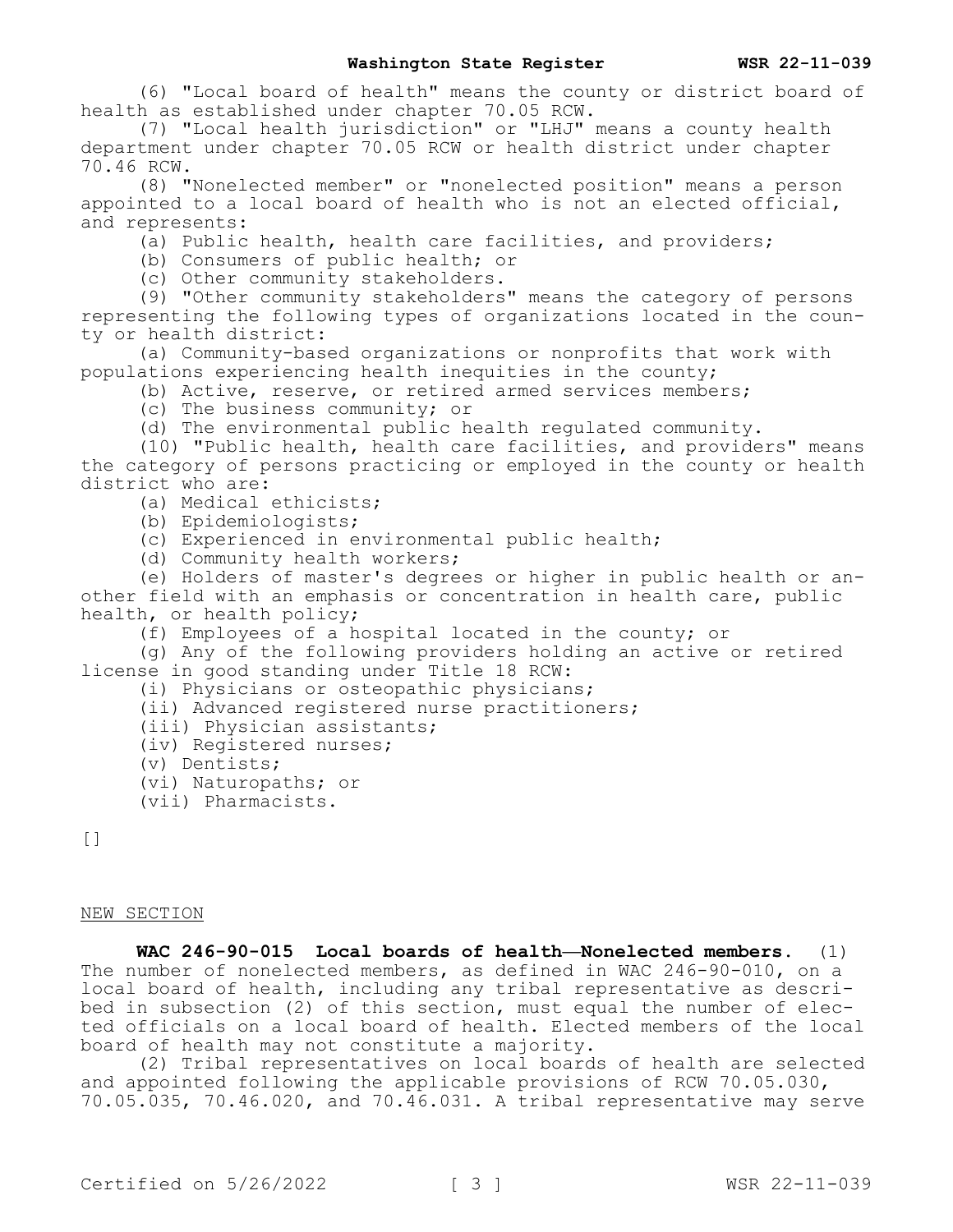in any of the three nonelected member categories as defined in this chapter if the representative meets the requirements of the category.

(3) Any changes to local board of health composition must meet the requirements of this chapter.

(4) If a board of county commissioners or a county legislative authority chooses to adopt a resolution or ordinance or otherwise act to change the size or composition of the local board of health, the resolution, ordinance, or other document used must:

(a) Include provisions, which are comparable to those of elected members, for the appointment, term, including initial term, and, if applicable, compensation or reimbursement of expenses for nonelected members as defined in this chapter;

(b) Ensure elected officials do not constitute a majority of the total membership of the local board of health;

(c) Ensure recruitment, selection, and appointment of nonelected members of the local board of health conform with the requirements of this chapter;

(d) Identify nonelected members as voting members of the local board of health except as it pertains to any decision related to the setting or modification of permit, licensing, and application fees; and

(e) Identify the process for how a local board of health will refer successful applicants to the board of county commissioners for approval and appointment. If a county does not have a board of county commissioners, the local board of health will refer successful applicants to the county legislative authority for consideration for approval and appointment.

 $[$ 

## NEW SECTION

**WAC 246-90-020 Local boards of health—Nonelected members—Recruitment.** (1) A local board of health must actively recruit applicants for nonelected member positions of the local board of health in a manner that solicits a broad pool of applicants that represent a diversity of expertise and lived experience.

(2) A local board of health must:

(a) Provide reasonable advance notice for applicants to apply for vacancies for positions representing nonelected members on a local board of health;

(b) Post vacancy announcements in public places, including the newspaper of record, in the county or district;

(c) Make available vacancy announcements in any language upon request;

(d) Post vacancy announcements in all geographic regions represented by the local board of health;

(e) Work with local community organizations to distribute vacancy notices; and

(f) Comply with applicable provisions of the Americans with Disabilities Act, Public Law Number 101-336 and chapter 49.60 RCW.

(3) A local board of health may:

(a) Require nonelected members serving in the other community stakeholder or public health, health care facilities, and providers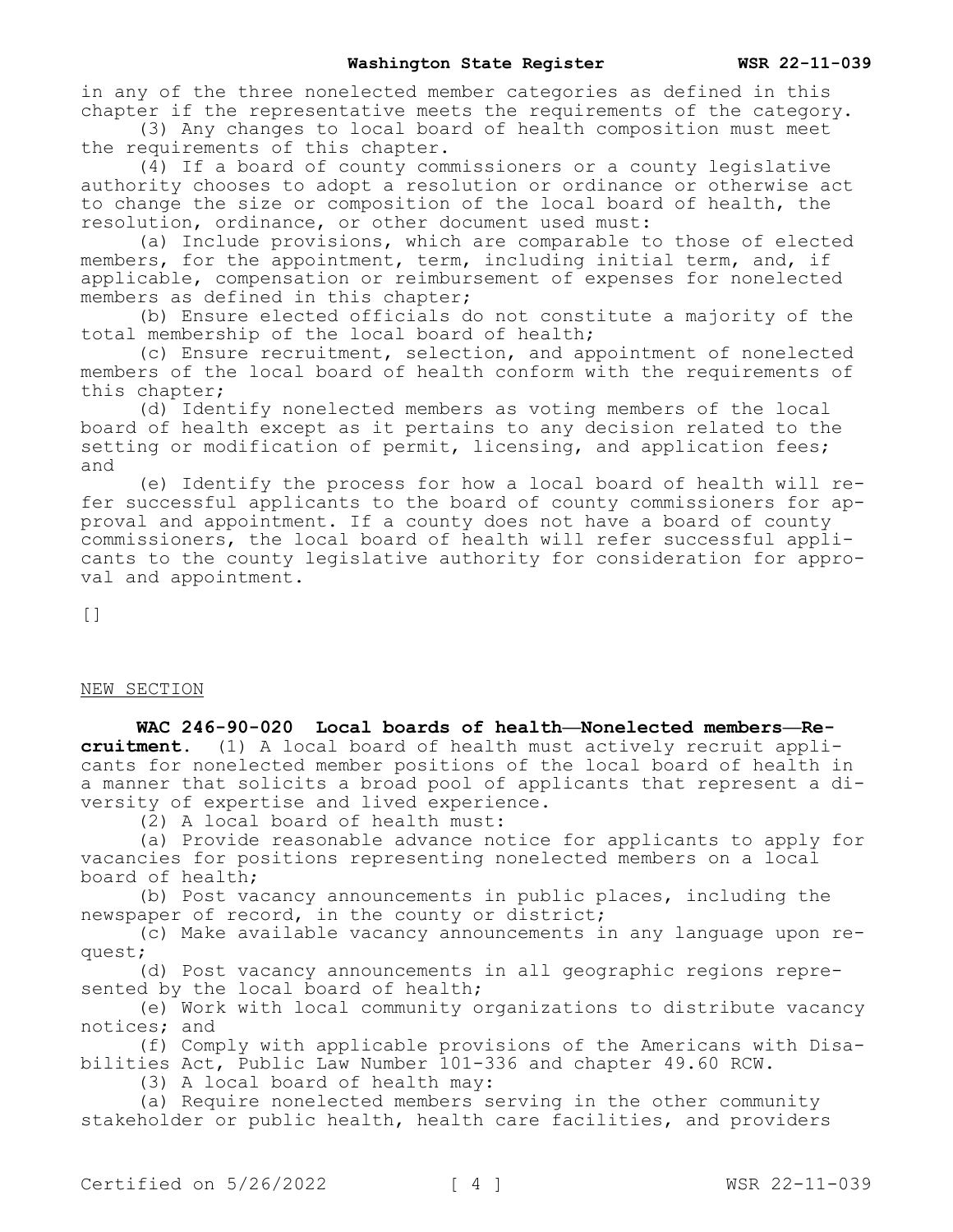positions on the local board of health to reside within the county or local board of health's jurisdictional boundaries; and

(b) Work with local community organizations to identify potential applicants for nonelected positions.

(4) A local board of health may not require an applicant to provide their political affiliation or voting history.

(5) A local board of health may require an applicant to designate the specific category or categories they are applying for as identified in WAC 246-90-025(1) in their application materials. A local board of health may consider applicants for any position for which they are qualified.

(6) All applicants for nonelected positions shall be interviewed in a panel format by the local board of health subject to the following:

(a) All applicants shall be asked a standard set of questions;

(b) Follow up questions may be asked if necessary to understand the applicant's response to a standard question; and

(c) In the event of a substantial number of applicants, the local board of health may elect to interview a smaller number of applicants as long as the applicants interviewed include a diversity of expertise and lived experience.

(7) The recruitment process must be consistent with applicable provisions of chapter 42.30 RCW.

[]

#### NEW SECTION

**WAC 246-90-025 Local boards of health—Nonelected members—Selection.** (1) Nonelected members of a local board of health must be selected from the following categories:

(a) Public health, health care facilities, and providers;

(b) Consumers of public health; and

(c) Other community stakeholders.

(2) If the total number of nonelected members of a local board of health is evenly divisible by three, there must be an equal number of members selected from each of the three categories.

(3) There may be no more than one member selected from each category with the same background or position except under the following circumstances:

(a) If there are one or two nonelected members over the nearest multiple of three, those nonelected members may be selected from any of the three categories; and

(b) If, in a health district consisting of one county, there are two nonelected members over the nearest multiple of three, each member over the nearest multiple of three must be selected from a different category.

(4) A local board of health shall assess the following when considering applicants for selection to a local board of health:

(a) Service, current or past, on other local boards or commissions;

(b) Whether the applicant's background meets the qualifications of the applicant's selected category or categories as defined in WAC 246-095-010;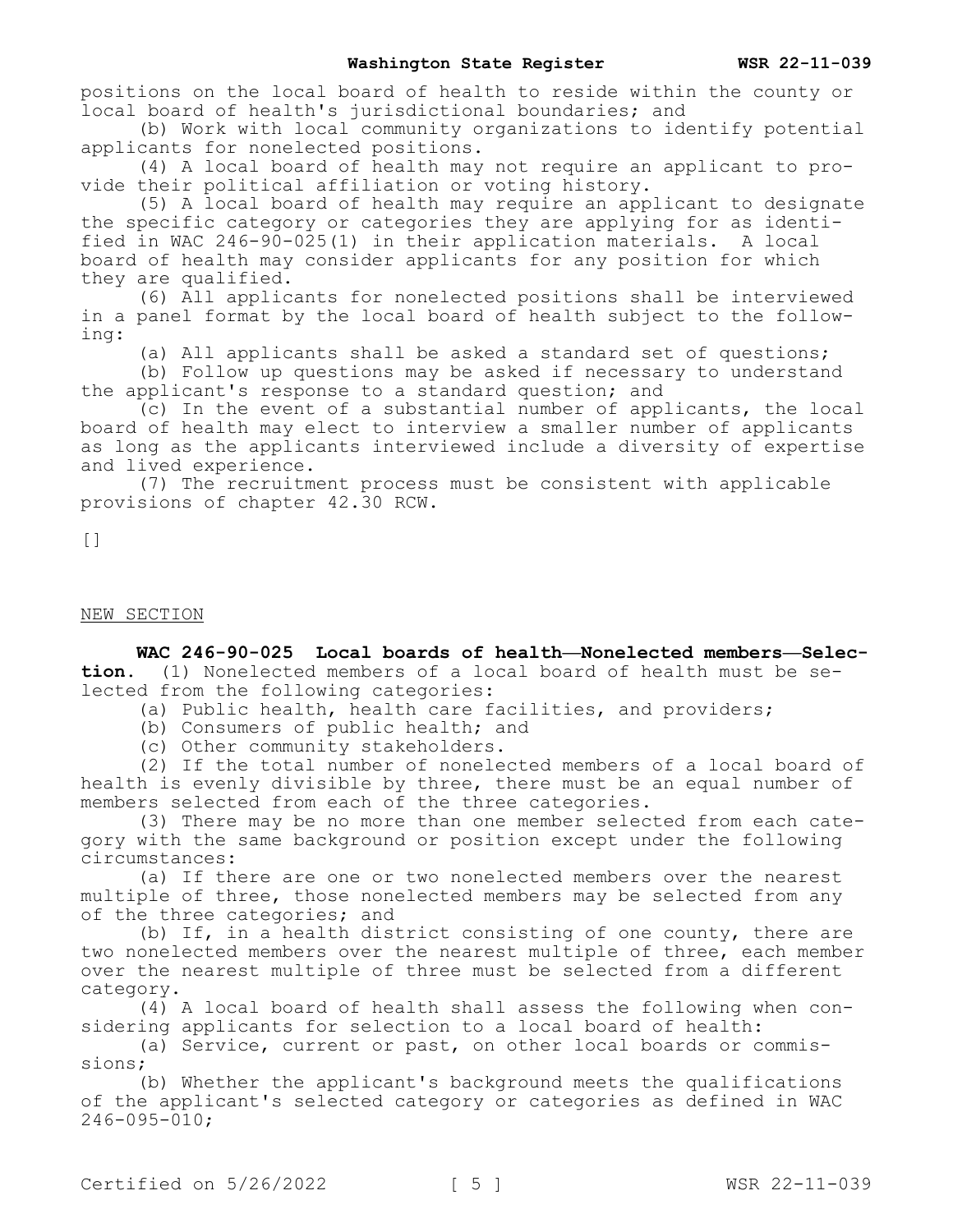(c) Potential conflict of interest;

(d) The applicant's demonstrated commitment to public health;

(e) Whether the applicant represents a diversity of expertise and lived experience; and

(f) Whether the applicant represents the geographic diversity of the community.

(5) A local board of health shall also assess whether the applicant identifies with a historically underrepresented community when being considered as a nonelected member representing consumers of public health.

(6) Local board of health membership must include a balanced representation of elected officials and nonelected people with a diversity of expertise and lived experience.

(7) Persons with a fiduciary obligation to a health facility or other health agency, or a material financial interest in the rendering of health services, may not be selected as a nonelected member of a local board of health representing consumers of public health.

(8) Applicants must disclose any potential conflict of interest.

(9) If a local board of health demonstrates that it attempted to recruit members from all three categories under subsection (1) of this section and was unable to do so, the local board of health may select members only from the other two categories.

(10) The selection process must be consistent with applicable provisions of chapter 42.30 RCW.

 $[$ 

## NEW SECTION

# **WAC 246-90-030 Local boards of health—Nonelected members—Appointment.** (1) Nonelected members of a local board of health shall be approved and appointed by a majority vote of the board of county commissioners. If a county does not have a board of county commissioners, then the nonelected members of a local board of health shall be approved and appointed by a majority vote of the county legislative authority.

(2) The appointment process must be consistent with applicable provisions of chapter 42.30 RCW.

[]

#### NEW SECTION

**WAC 246-90-035 Local boards of health—Nonelected members—Exceptions.** In accordance with RCW 70.05.030, 70.05.035, 70.46.020, and 70.46.031, the following exceptions apply to this chapter:

(1) For counties with a home rule charter, counties without a home rule charter, health districts consisting of two or more counties, and health districts consisting of one county, a local board of health comprised solely of elected officials may retain its composition if the local health jurisdiction had a public health advisory committee or board with its own bylaws established on January 1, 2021.